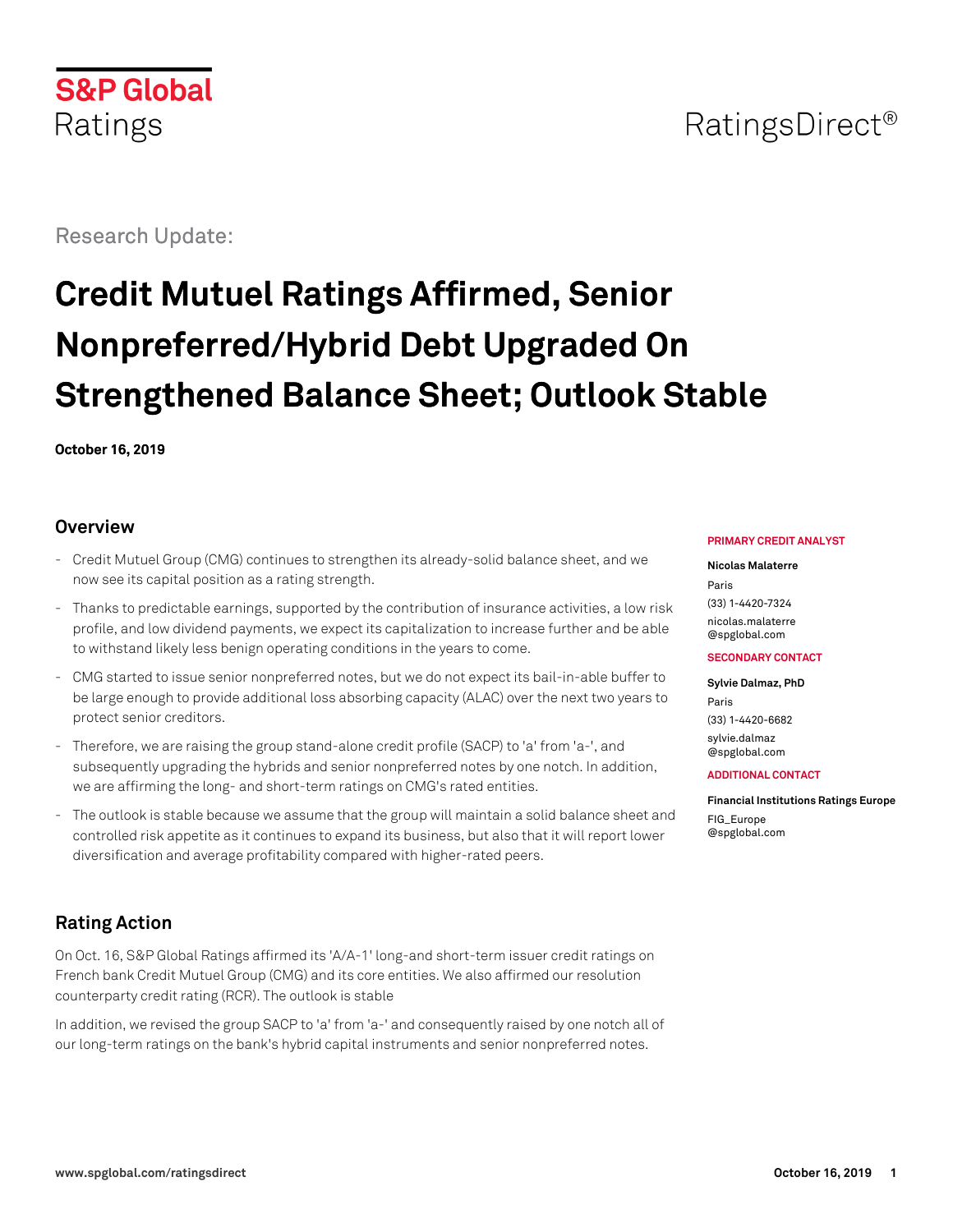## **Rationale**

core business.

Today's action reflects the gradual reinforcement of CMG's balance sheet and solvency over the past years, which we expect to continue, despite a less benign environment ahead. The group will face profitability pressures in its retail and insurance businesses due to the ultra-low-interest-rate environment. But we believe that the strength of its franchises in these two segments, its predictable revenue streams and low payout ratio, resulting from its cooperative structure, allow the group to continue to build capital internally, while continuing to expand in its

We expect CMG will maintain a risk-adjusted capital (RAC) ratio of or marginally above 10% in the next two years and higher levels thereafter, up from 9.7% in 2018. In our view, the pace of improvement could be slower than in previous years, due to margin pressure only partially offset by dynamic loan growth, but the upward trajectory is unlikely to change. CMG's common equity Tier 1 (CET1) ratio of 17.5% at year-end 2018 was among the strongest ratios for large European banks, with the exception of most Nordic banks.

Our capital projections capture on the following assumptions:

- An average annual increase in adjusted risk-weighted assets (RWAs) of 5.5% over 2019-2020, as credit demand remains high in the context of low interest rates and the group continues to organically expand, mainly in retail banking activities in low-risk European countries.
- Annual profits of €3.3 billion-€3.5 billion in 2019 and 2020, below the €3.5 billion achieved in 2018, a stable efficiency ratio of about 65%, and a low cost of risk.
- A low dividend payout ratio below 10%.
- A stable solvency position at the insurance businesses despite pressure from the interest-rate environment.
- No significant acquisitions.

The upward revision of the group SACP to 'a' from 'a-' also recognizes the low risk profile and stability of operating performance through the cycle. CMG is not among the strongest performers on profitability and efficiencies in a European context and does not have the geographic diversification we typically see at banks with an 'a' group SACP. This is partly due to its cooperative roots and the high share of low-risk/low-margin housing loans in the book. The group's dense French branch network weighs on its cost base, while its cost efficiencies lag other retail banking peers in several markets, for example the Nordics or the Benelux region, but are among the best of its domestic peers. In addition, its returns over the past decade, including during the 2008 financial crisis, have been stable, with a return on equity (RoE) of 6.0%-6.5%. We expect the RoE to decline marginally below 6% in 2019-2020, due to inevitable margin pressure and limited cost reduction. However, we note that lower returns pose less strategic and business model challenges to cooperative groups than for listed groups, as they typically enjoy lower cost of capital due to their capacity to issue affordable cooperative shares.

Credit Mutuel Alliance Fédérale, CMG's largest subgroup, issued its first senior nonpreferred notes earlier this year. However, we do not believe the bank will issue enough bail-in-able debt to benefit from a notch of additional loss absorbing capacity (ALAC) over the outlook horizon. The group is not subject to total loss absorbing capital rules and already has a very high level of common equity in its capital structure, so the incentive to issue senior nonpreferred debt or other subordinated instruments to meet regulatory requirements is less than for other large French banking groups. This is why the upgrade of the group SACP does not result in a parallel upgrade of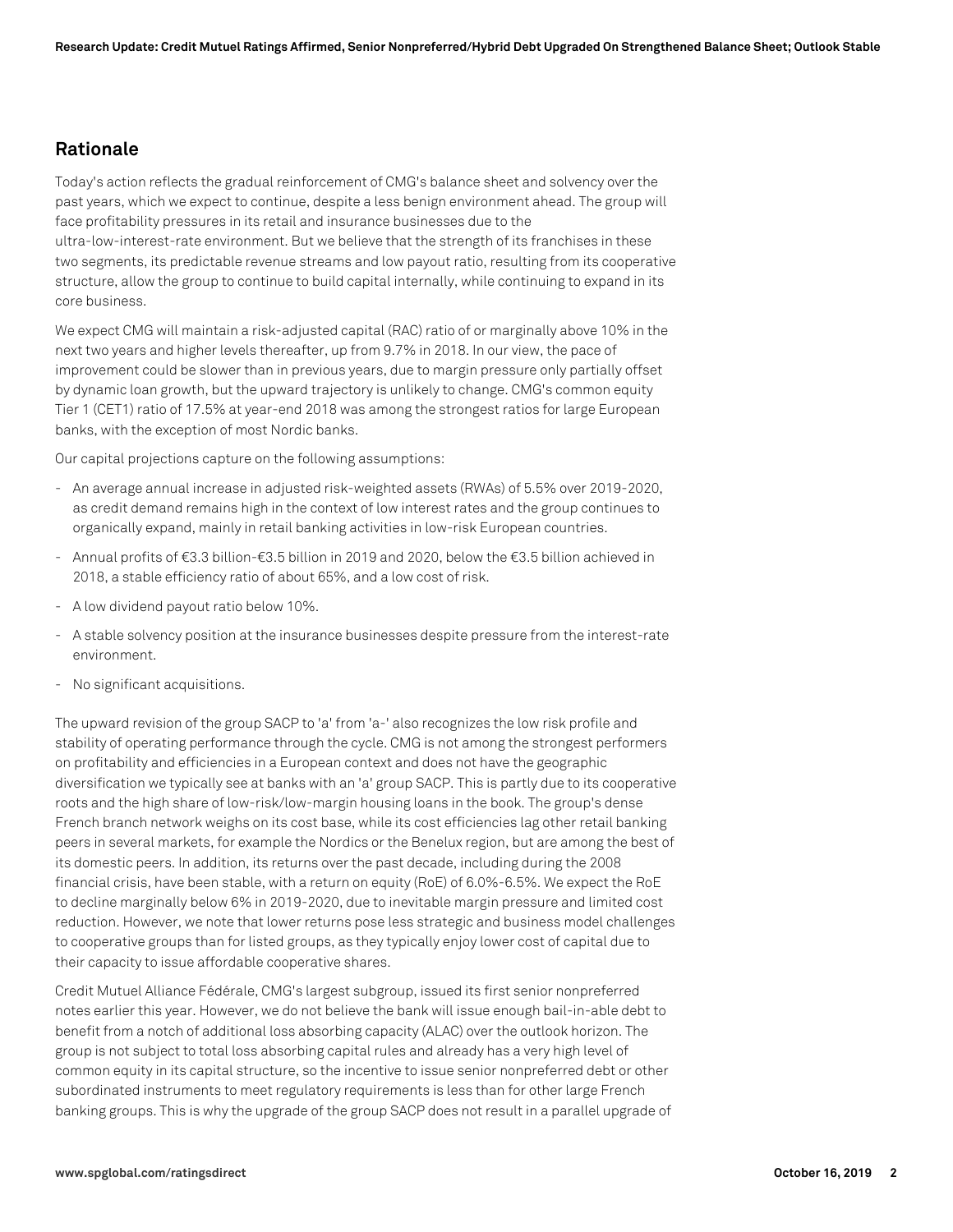#### the long-term rating.

Our ratings on CMG remain supported by the group's leading position and robust franchise in the French retail market and the material contribution of its insurance activities. The group has the third-largest retail banking network in France, and has built a valuable franchise in consumer finance via its subsidiary Targobank in recent years, which also provides some geographic diversity, notably in Germany. We continue to see Credit Mutuel Arkea's (CMA) exit from the group as a long and complex move from an operational perspective, although not impossible. Our central scenario remains the status quo, where CMA will continue to operate within the group alongside other members. We note that these intragroup tensions have not so far altered the group's financial performance or strategy.

CMG benefits from the low-risk nature of its core French retail banking activities and a good track record of expansion into the riskier consumer finance segment. That said, it also demonstrates lower diversity in its loan portfolio than peers. Domestic residential mortgages represent about half of CMG's total customer loans, but are naturally granular, and generated much lower losses throughout the credit cycle. We expect nonperforming loans to remain below 3% by 2020, the coverage of bad loans by reserves to remain at 65%-70%, and the cost of risk at about 25 basis points (bps), which are good metrics in our view.

Our central scenario factors in that the bank will maintain its funding and liquidity position.

Furthermore, our analysis of CMG is based on the consolidated accounts of the group, including CMA.

## **Outlook**

The stable outlook balances our expectation that the group will maintain its solid balance sheet, asset quality and business development in retail banking and insurance against persisting pressures on profitability in a low-interest-rate environment, as for other European peers. This is less of a credit issue for cooperative groups than for listed ones, due to their generally low payout ratios and lower cost of capital. In our outlook we also assume that the existing challenges around group cohesion will not represent a structural issue, but rather an area of relative uncertainty, as has been the case so far.

#### **Downside scenario**

We could lower our ratings in the next 24 months if:

- We observed the group engaging in more rapid growth of risk assets than we anticipate, organically or via acquisitions, leading to a lower RAC ratio compared with our expectations.
- The group did not cope with the challenge of adjusting its retail banking and insurance business strategy to the evolving interest-rate environment, leading to rapidly declining margins or weaker efficiency.
- Intragroup tensions were to heighten once again, challenging the group's function, damaging its reputation, and weakening its operating performance.

### **Upside scenario**

At this stage, we believe an upgrade is remote, because our base scenario assumes that the group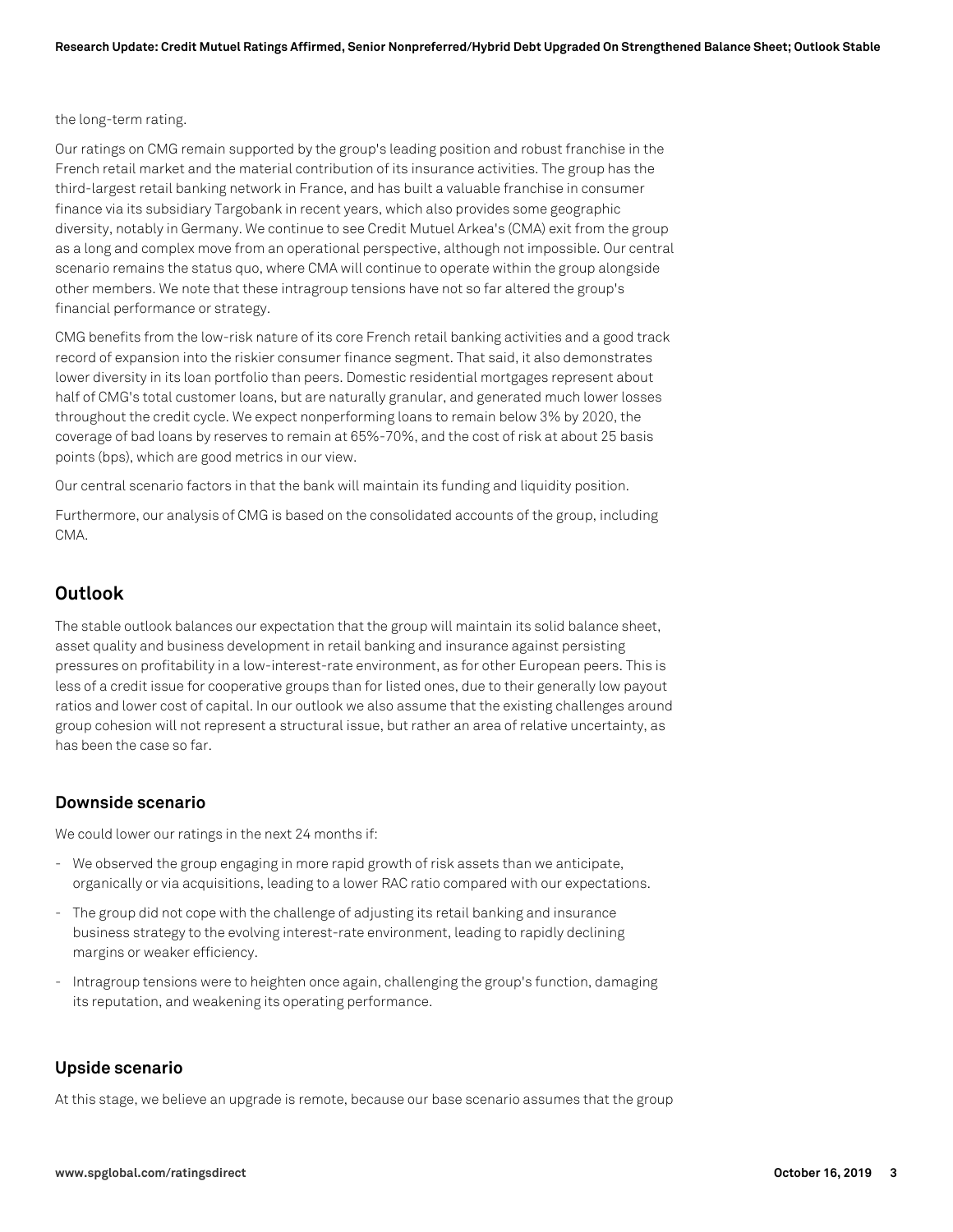will not issue sufficient bail-in-able instruments to benefit from one notch of uplift for ALAC in the next two years. Even if this were to happen in the next two years, we consider the group's lower geographic and business diversity than 'A+' rated peers and the lingering uncertainties surrounding CMA's future within the group as limiting potential rating upside.

## **Ratings Score Snapshot**

Issuer Credit Rating: A/Stable/A-1

SACP: a

- Anchor: bbb+
- Business Position: Strong (+1)
- Capital and Earnings: Strong (+1)
- Risk Position: Adequate(0)
- Funding and Liquidity: Average and Adequate (0)

#### Support: 0

- ALAC Support: 0
- GRE Support: 0
- Group Support: 0
- Sovereign Support: 0

## **Related Criteria**

- General Criteria: Hybrid Capital: Methodology And Assumptions, July 1, 2019
- General Criteria: Group Rating Methodology, July 1, 2019
- Criteria | Financial Institutions | General: Methodology For Assigning Financial Institution Resolution Counterparty Ratings, April 19, 2018
- Criteria | Financial Institutions | General: Risk-Adjusted Capital Framework Methodology, July 20, 2017
- General Criteria: Methodology For Linking Long-Term And Short-Term Ratings, April 7, 2017
- General Criteria: Guarantee Criteria, Oct. 21, 2016
- Criteria | Financial Institutions | Banks: Bank Rating Methodology And Assumptions: Additional Loss-Absorbing Capacity, April 27, 2015
- General Criteria: Principles For Rating Debt Issues Based On Imputed Promises, Dec. 19, 2014
- Criteria | Financial Institutions | Banks: Quantitative Metrics For Rating Banks Globally: Methodology And Assumptions, July 17, 2013
- Criteria | Financial Institutions | Banks: Banking Industry Country Risk Assessment Methodology And Assumptions, Nov. 9, 2011
- Criteria | Financial Institutions | Banks: Banks: Rating Methodology And Assumptions, Nov. 9, 2011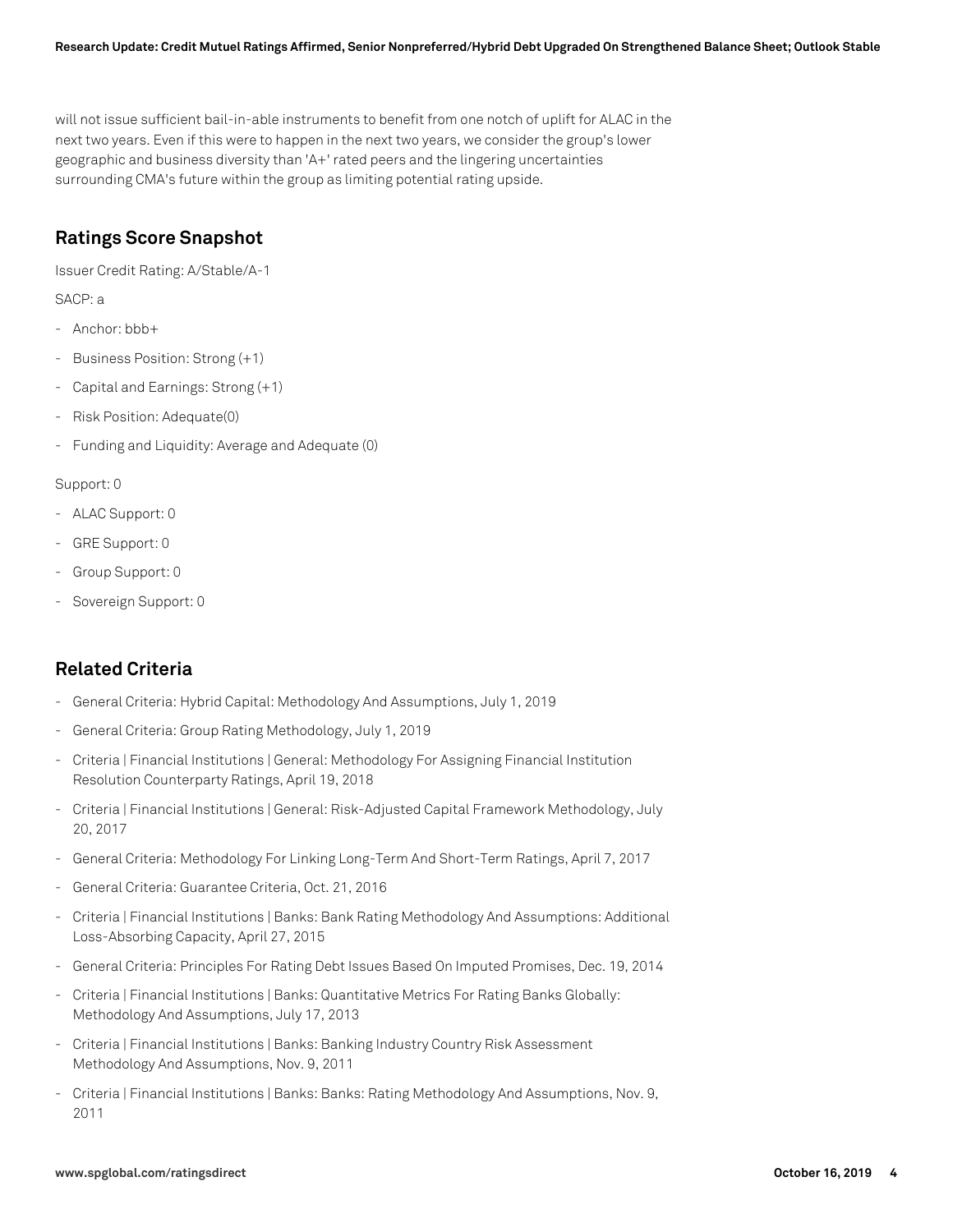- General Criteria: Use Of CreditWatch And Outlooks, Sept. 14, 2009
- Criteria | Financial Institutions | Banks: Commercial Paper I: Banks, March 23, 2004

## **Ratings List**

| <b>Ratings Affirmed</b>                                            |              |
|--------------------------------------------------------------------|--------------|
| Caisse Centrale du Credit Mutuel                                   |              |
| Credit Industriel et Commercial                                    |              |
| Caisse Federale du Credit Mutuel de Maine-Anjou Basse<br>Normandie |              |
| Caisse Federale du Credit Mutuel Ocean                             |              |
| Caisse Federale du Credit Mutuel Nord Europe                       |              |
| Caisse Federale du Credit Mutuel Antilles-Guyane                   |              |
| <b>Banque Federative du Credit Mutuel</b>                          |              |
| Issuer Credit Rating                                               | A/Stable/A-1 |
| Resolution Counterparty Rating A+/--/A-1                           |              |
| Caisse Centrale du Credit Mutuel                                   |              |
| Caisse Federale du Credit Mutuel de Maine-Anjou Basse<br>Normandie |              |
| Caisse Federale du Credit Mutuel Ocean                             |              |
| Caisse Federale du Credit Mutuel Nord Europe                       |              |
| Caisse Federale du Credit Mutuel Antilles-Guyane                   |              |
| <b>Banque Federative du Credit Mutuel</b>                          |              |
| Certificate Of Deposit                                             |              |
| Foreign Currency                                                   | А            |
| Local Currency                                                     | $A/A-1$      |
| Credit Industriel et Commercial                                    |              |
| Certificate Of Deposit                                             |              |
| Foreign Currency                                                   | А            |
| <b>Banque Federative du Credit Mutuel</b>                          |              |
| Senior Unsecured                                                   | A            |
| Commercial Paper                                                   | $A-1$        |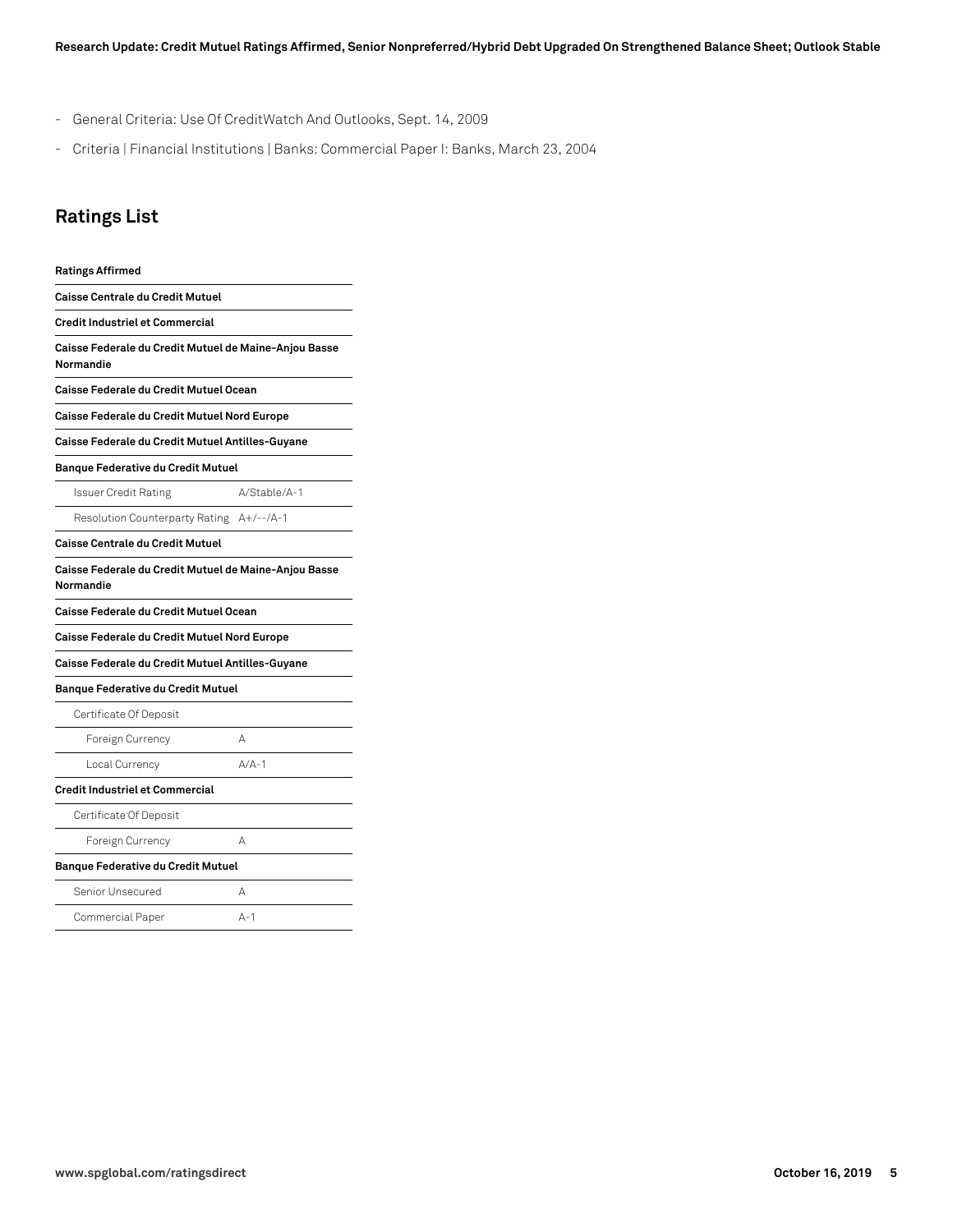**Research Update: Credit Mutuel Ratings Affirmed, Senior Nonpreferred/Hybrid Debt Upgraded On Strengthened Balance Sheet; Outlook Stable**

| Caisse Centrale du Credit Mutuel                                   |         |            |  |
|--------------------------------------------------------------------|---------|------------|--|
| Caisse Federale du Credit Mutuel Antilles-Guyane                   |         |            |  |
| Caisse Federale du Credit Mutuel Nord Europe                       |         |            |  |
| Caisse Federale du Credit Mutuel Ocean                             |         |            |  |
| Caisse Federale du Credit Mutuel de Maine-Anjou Basse<br>Normandie |         |            |  |
| <b>Credit Industriel et Commercial</b>                             |         |            |  |
| Credit Industriel et Commercial, New York Branch                   |         |            |  |
| Commercial Paper                                                   | $A - 1$ |            |  |
| Upgraded                                                           |         |            |  |
|                                                                    | To      | From       |  |
| <b>Banque Federative du Credit Mutuel</b>                          |         |            |  |
| Senior Subordinated                                                | $A -$   | BBB+       |  |
| Subordinated                                                       | RRR+    | <b>BBB</b> |  |
| Junior Subordinated                                                | BBB-    | $BR+$      |  |
| Caisse Federale du Credit Mutuel Nord Europe                       |         |            |  |
| Subordinated                                                       | BBB+    | BBB        |  |
| Junior Subordinated                                                | BBB-    | BB+        |  |

Certain terms used in this report, particularly certain adjectives used to express our view on rating relevant factors, have specific meanings ascribed to them in our criteria, and should therefore be read in conjunction with such criteria. Please see Ratings Criteria at www.standardandpoors.com for further information. Complete ratings information is available to subscribers of RatingsDirect at www.capitaliq.com. All ratings affected by this rating action can be found on S&P Global Ratings' public website at www.standardandpoors.com. Use the Ratings search box located in the left column. Alternatively, call one of the following S&P Global Ratings numbers: Client Support Europe (44) 20-7176-7176; London Press Office (44) 20-7176-3605; Paris (33) 1-4420-6708; Frankfurt (49) 69-33-999-225; Stockholm (46) 8-440-5914; or Moscow 7 (495) 783-4009.